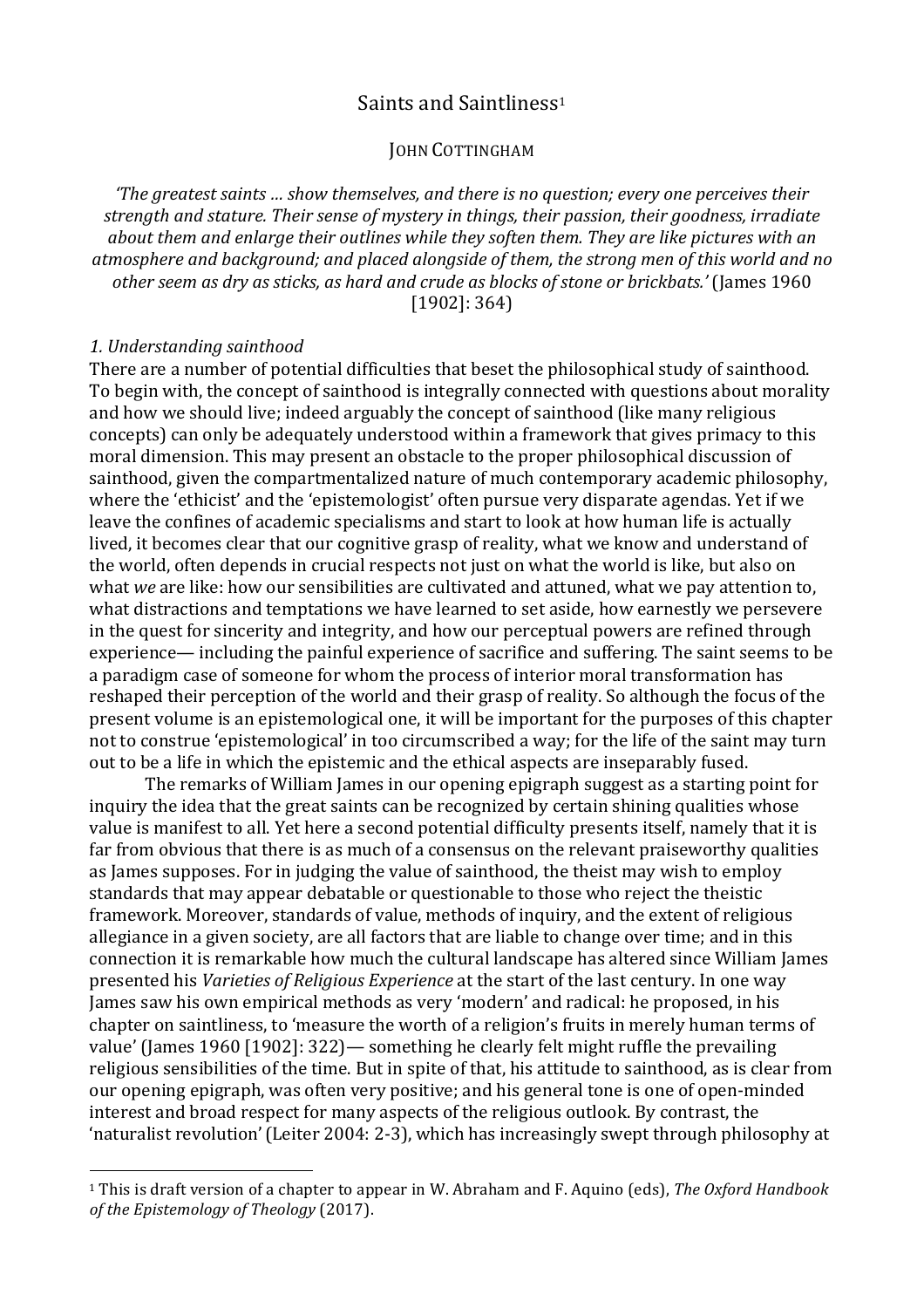the start of our own century, accords scant respect to theistic ideas and frameworks. For the most part, the moral concepts relevant to sainthood that figure so prominently in the theist's worldview— sacrifice, grace, redemption, purification, blessedness, and so on— tend to be ignored as irrelevant to an acceptable moral philosophy.

There are a number of possible responses to this problem. Philosophers and theologians who are believers could perhaps resolve to discuss the topic of sainthood only amongst themselves, answerable only to 'the criteria of the Christian community' (to adapt a phrase of Alvin Plantinga from a slightly different context; Plantinga 1983: 77), or to some other explicitly religious standard. But in so far as the typical theist is committed to the religious worldview not just as an academic exercise but as something that is believed to irradiate and give value to all aspects of human life, he or she will surely want to reach out and attempt to communicate beyond the circle of co-religionists. So if sainthood is to be more than an esoteric notion that is ignored in the secular academy, the religious philosopher will want to discuss it in a way that at least may allow the sceptic or the non-believer to glimpse why it might be an epistemically and morally interesting notion, irrespective of whether or not it is finally accepted. This kind of 'bridge-building' approach is the one that will be adopted in what follows.

A further, and rather different, problem that arises for anyone who wishes to take saints and the saintly life as a topic for philosophical inquiry is that the very enterprise may seem presumptuous. For what academic writer, it may be asked, indulging in the luxury of airing his or her views from the comparative comfort of the study or the campus office, has a right to talk about the interior life of those who devote their lives to God? A possible response here is that in any inquiry into a distinctive form of human life there will always be a risk of a gap between the life of the inquirer and the life of the individual or group being studied, but this is not to say that no attempts can be made to narrow the gap, albeit in a small way. If we grant (as Wittgenstein suggested), that is necessary to attempt in some way to enter a form of life if we are to aspire to understand it (Wittgenstein 1958: Part I,  $\S$  23), then this implies something important about the appropriate methods of inquiry for studying notions like sainthood. The habits of thought developed by philosophers of religion often predispose them to look at things in a fairly abstract and theoretical way, focusing on the analysis and evaluation of propositions, the truth or falsity of beliefs espoused by religious adherents, and the degree to which those beliefs are supported by argument and evidence. All this is perfectly valid, and valuable; but a proper philosophical understanding of religious phenomena requires us to take account of much more. To be religious is not just to subscribe to certain doctrines, it is to follow a certain way of life and to take up certain commitments. Perhaps most importantly, it has always been understood as a *learning* process, or a process of training or *askesis*, as the Greeks called it. It is a discipline that involves not just the theoretical acquisition of knowledge, but a structured programme supported by rules and practices. 

This observation has direct relevance for the understanding of saints and saintliness, since it points us towards the disciplines of spirituality (including prayer, fasting, meditation and the like), which are, in many traditions, absolutely central to the saintly life. The term 'discipline' comes from the Latin verb *discere*, 'to learn'; but the learning envisaged here is not merely intellectual but also moral. The goal is to *change*, to set aside the spurious goals of selfenrichment, and to grow in wisdom and love of the good. And for this reason, the 'conversion' at which spiritual practices have traditionally been aimed, and to which the saint aspires, is not conceived as something that can be completed on a particular day, or even over a single season, but is thought of as a lifelong process. Thus the Rule of St Benedict, dating from the first century AD, speaks of a *conversatio morum*, often translated 'conversion of life', a continuous reshaping and renewal of one's whole character and way of life. Reflecting further on this conception of sanctity as the goal of a lifelong journey may do something to mitigate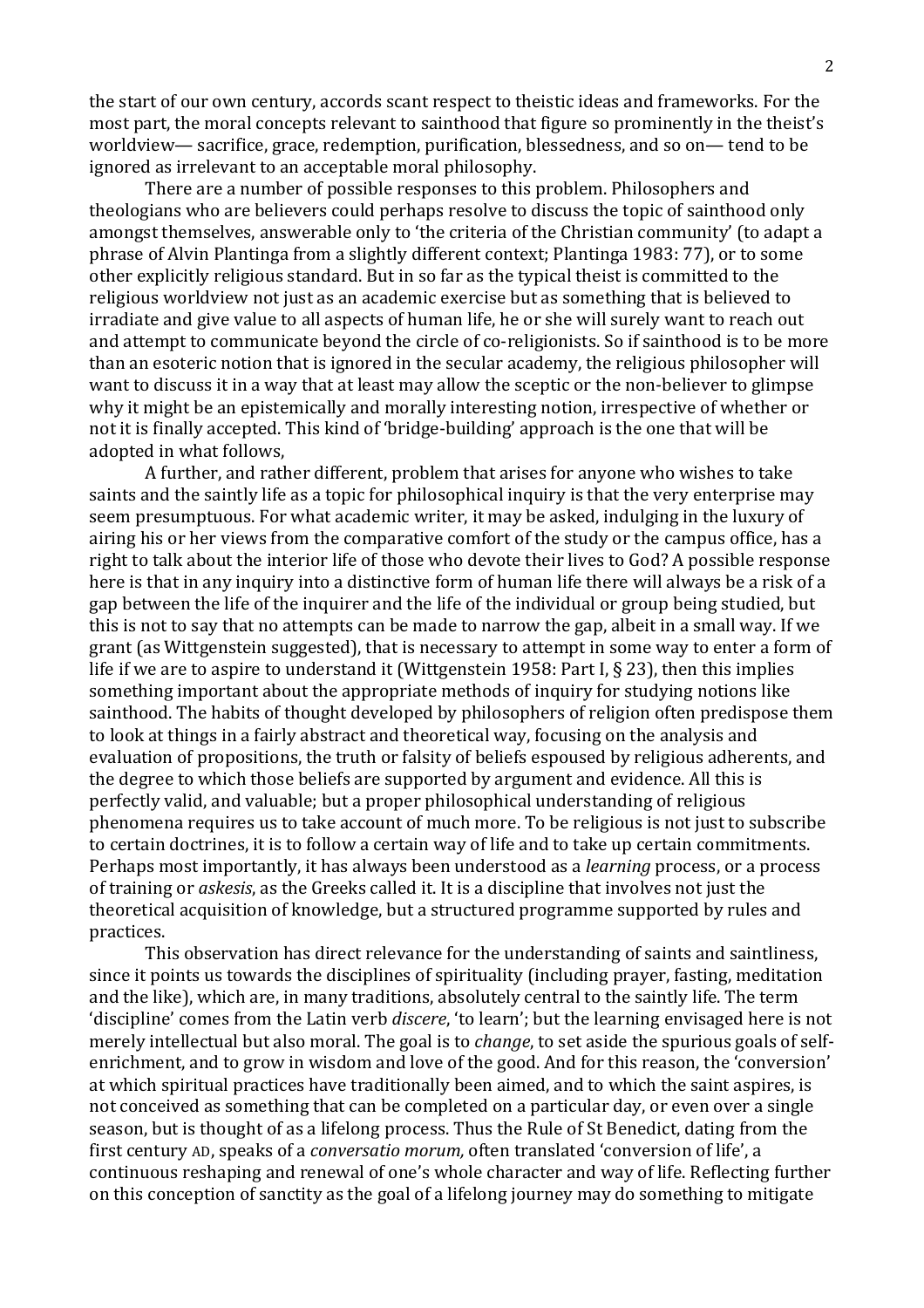the apparent presumptuousness referred to a moment ago— the presumptuousness of the philosopher or theologian who ventures to scrutinize and evaluate the phenomenon of saintliness while pursuing the often very worldly career of a contemporary professional academic. For if sainthood is not so much a finally achieved state as the goal of a long and continuous process, it becomes easier to see it as not something wholly set apart from the normal, but as having some relation to the ordinary struggles and failings of the rest of us.

This brings us to a final issue in this introductory trawl of problems relating to the concept of sainthood, namely the relation between the saintly and the normal human life. As commonly used, it is clear that the term 'saint' is taken to refer to someone who is far advanced on the path of holiness. And this is why saints are revered both as exemplars, and also as people whose lives and witness contribute importantly to the spiritual development of more ordinary mortals. As Austin Farrer eloquently put it:

Nature is tested by masterful violence, but if God is to be known, it is by humble obedience, and by patient waiting for Him ... No one has the spirituality to prove anything absolutely, and the spirituality of the ordinary believer is negligible equipment compared with that of the saint. What is received on authority must be proved in action, and yet it is never so proved that it could not be proved more .... The religious mind, incapable of proving faith in seventy years of imperfection, adds the years of others to its own and extends experiment by proxy (Farrer 1957: 90, cited in MacSwain 2013: 156).

Saints, in short, are important to the ordinary believer both morally, because they inspire us, and also epistemically, because their lives provide authoritative evidence for the truth and value of the theistic outlook that we might find hard to access directly (compare Zagzebski 2012). Farrer's suggestion is not just that the saints are examples for us to imitate, but also that their training and devotion may have put them in a position to experience personally aspects of reality that ordinary mortals may only glimpse dimly and sporadically. Saintly lives can be thought of, in Farrer's terms, as an 'extension' of an experiment that for most of us has to remain incomplete; their moral and spiritual growth has allowed them to discern dimensions of reality that others may simply take on faith.

Nevertheless, despite the undoubted special status of sainthood in these respects, it is worth noting that there is also an enduring strand in the Judaeo-Christian tradition which insists that the call to embark on the long road of moral transformation is one that is addressed to all— often, perhaps especially, to sinners and those who lead ordinary flawed human lives (see Jeremiah  $31:9$ ; Hosea  $14:2-5$ ; Luke  $5:32$ ; Mark  $2:17$ ; Matthew  $9:13$ ). This connects with the point just made about the saints being in an epistemically superior position, able to discern aspects of reality which others glimpse very imperfectly. The saint may admittedly have something of the authority and status of an expert, as Austin Farrer implies in the above quotation, but it is not clear that the resulting knowledge is 'transmittable' in quite the way expert scientific knowledge is (where, for example, the layperson may say he knows about structure of the atom because he takes on trust the knowledge of the professionals). For if the religious call is addressed to all, it will not be enough for us simply to receive the wisdom of the experts; each of us is required to strive as best we may to advance at least some way along the road they trod, so as to set about purifying and enriching our knowledge of the good and starting to bring our lives into conformity with it. So although the historical study of saints and sainthood will, quite legitimately, focus on those outstanding exemplars who are conventionally depicted with haloes and who have 'St' in front of their names, part of what gives the philosophical and theological study of saintliness its appeal is precisely that it is *not* a category that is impossibly far removed from 'ordinary' human life, but one that can, if the theistic outlook is correct, be integrated into a coherent framework designed to apply to all.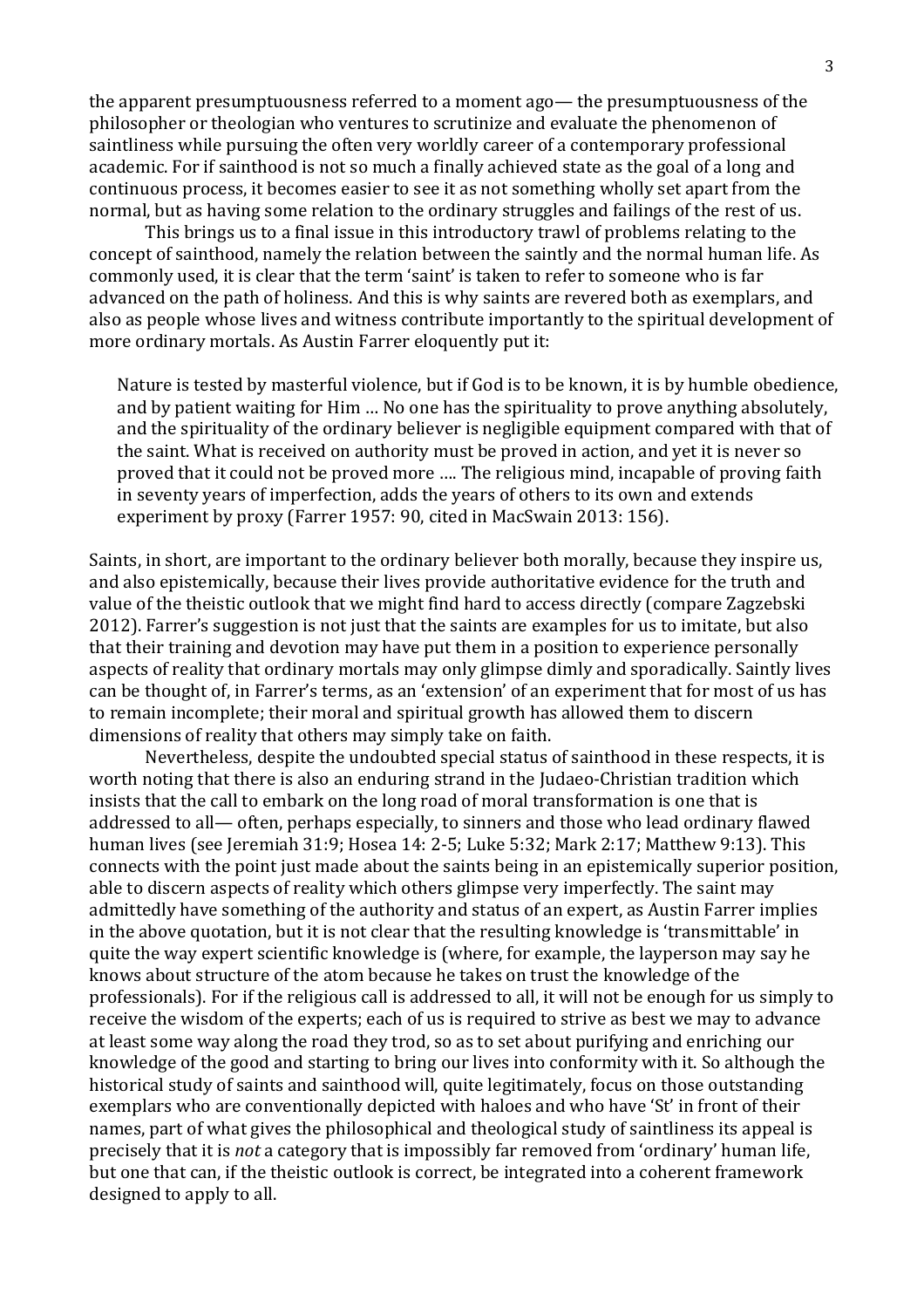#### 2. The value and scope of the saintly life

The idea just broached, that the goals of the saintly life may be ones that are in principle applicable to all, or at least to be aspired to by all, may strike some as objectionably counterintuitive. In her much anthologized article 'Moral Saints', Susan Wolf makes the following observation:

Given the empirical circumstances of our world, it seems to be an ethical fact that we have unlimited potential to be morally good, and endless opportunity to promote moral interests. But this is not incompatible with the not-so-ethical fact that we have sound, compelling, and not particularly selfish reasons to choose *not* to devote ourselves univocally to realizing this potential or to taking up this opportunity. (Wolf 1982:  $435$ ; emphasis supplied)

Wolf's conclusion is that common sense morality suggests that sainthood is an 'unattractive or otherwise unacceptable' ideal (Wolf 1982: 427). Her argument is partly based on the thought that devoting oneself *entirely and completely* to agapeic goals such as feeding the hungry or healing the sick would necessarily involve the sacrifice of countless other valuable but more personal activities, like 'reading Victorian novels' or 'playing the oboe'. Put that starkly, it may seem that the defender of the saintly ethic could simply retort that that true compassion requires us to bite the bullet and sacrifice these agreeable activities. But Wolf's underlying point is a more interesting one: although no one item in the long list of rewarding activities of this kind could be singled out as a necessary ingredient in a well-lived life, nevertheless 'a life in which *none* of these possible ingredients of character are developed may seem to be a life strangely barren' (Wolf 1982: 441). In short, the perfectionist ethic implied by the saintly ideal, for example in Christ's injunctions to 'be perfect', or to 'sell all you have and give to the poor' (Matthew 5:48 and 19:21; Luke 18:22; Mark 10: 21), is charged with being harshly incompatible with any reasonable idea of what makes a human life fruitful and fulfilling.

It is instructive in this connection to contrast the saintly Christian ideal with the more 'down-to-earth' Aristotelian approach to the well-lived life. Generosity, like all moral virtues, is for Aristotle a mean between two flanking vices of excess and deficiency. So in the Aristotelian perspective, to take concern for others to the point of selling all you have and giving to the poor is *not* to earn extra points on the virtue scale: it is to go 'over the top' and slide down towards the vice of excess. Excessive self-giving, in Aristotle's scheme of things, would miss the mark of virtue by sacrificing too much, just as, on the other side, refusal to give anything would miss the mark by displaying too little regard for others. To be sure, selfish tight-fistedness may for the Aristotelian be ethically worse than excessive giving; for an Aristotelian virtue is not always exactly equidistant from its flanking vices of excess and deficiency. But the fact remains that the Christian saint who gives up *all* for others is, to the Aristotelian way of thinking, lacking in that balanced sense of moderate self-esteem that is necessary for a fulfilled human life (Aristotle 325 BC, Bk 2, Chs 6 & 7; Cottingham 1991).

We thus have a long and powerful strand in Western ethical thought, still vigorously at work today, that seems to run directly counter to the Christian ethic of saintly self-sacrifice. This strand allows a privileged or protected area for legitimate self-concern and personal flourishing, and sets limits on how much an individual can or should be expected to give up for others. How far, then, should our own understanding of saintliness be responsive to this tradition?

One possible response, an uncompromisingly critical one, would be to dismiss the whole concept of saintly self-sacrifice as, in the words of the philosopher John Mackie, the 'ethics of fantasy' (Mackie 1977: 129-34). On this view, partly reflected in the arguments of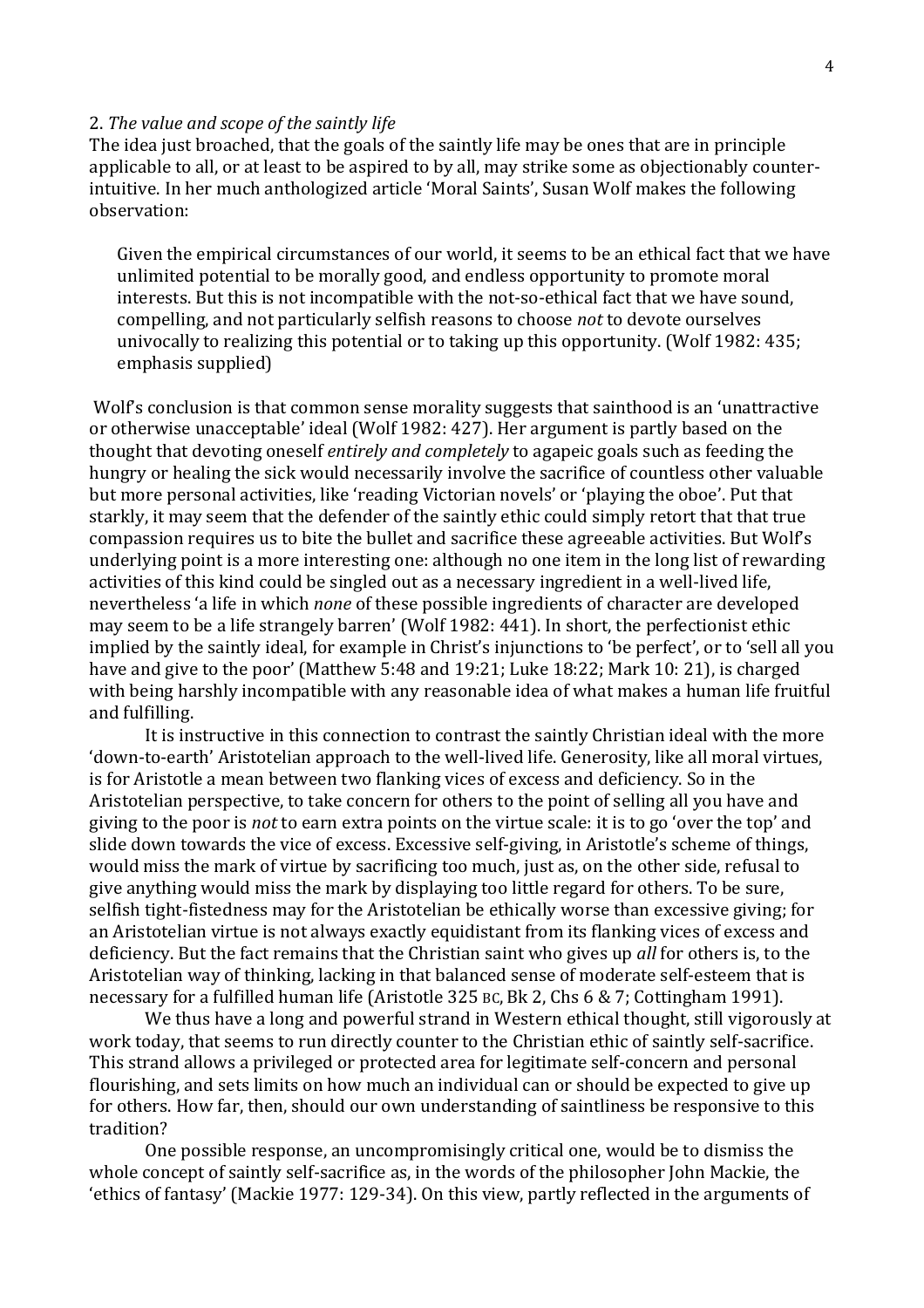Wolf referred to above, the Christian injunction to give up all for others is both psychologically and ethically suspect: it not only verges on being impossibly difficult to adopt, given certain deeply ingrained human impulses towards self-referential concerns, but, from an ethical point of view, appears incompatible with an enormous range of ordinary, intuitively quite legitimate, human pursuits (Cottingham 1983: sec. 2). This kind of objection can be linked to the 'argument from integrity', developed by Bernard Williams in connection with his well-known critique of utilitarianism. This latter ethic is often construed as requiring us to subordinate our own interests entirely to the goal of maximizing global utility; but, as Williams points out, it seems doubtful whether I could function as a human being at all unless my own individual pursuits and preferences were allowed some special weighting in my deliberations. It seems that I would disintegrate as an individual if I were obliged to drop any activity or project in which I was engaged whenever another project presented itself whose contribution to the general utility was marginally greater. Were such the case, it seems that I would have no real character— there would be no distinctive pattern to my life. I would simply be, in Williams's phrase, a cog in a 'satisfaction system' which 'happened to be near certain causal levers at a certain time' (Williams 1981: 4).

These debates over impartiality versus self-preference, which have loomed large in contemporary philosophical literature, prompt one to ask how far the Christian ideal of saintliness is really to be lumped together with the kind of global impartialism and impersonalism found in certain utilitarian and other secular ethical outlooks. It is certainly true that Christian ideals like that of the brotherhood of man (based on the idea of God as father of all) invite us to reach beyond the particularities of tribal and national allegiance, towards universal justice and respect for all humanity. Moreover, in interpreting the command to love one's neighbour as oneself, Christ's parable of the Good Samaritan invites us to regard as a 'neighbour' anyone in dire need or distress— an idea, as Nicholas Wolterstorff has recently shown, that has deep roots in the Hebrew bible, for example in the injunctions found in the Prophets and the Psalms to care for the 'quartet of the vulnerable'—orphans, widows, the impoverished, and resident aliens (Zechariah  $7: 9-19$ ; Isaiah 1:17; Psalm 147:6; Wolterstorff 2008: 76). But in reflecting on these Scriptural insights it is important to notice that the Judaeo-Christian ethic by no means outlaws all partialities or special relationships; on the contrary, the duty of loyalty to family is enshrined in the ten commandments (Exodus 20:12), and Christ is depicted in the Gospels as having close personal ties (for example, to his mother, to the 'beloved disciple' who was special to him, and to the family of Lazarus (see John 19: 25-7; John 11:35). If we take these examples into account, it seems a distortion to see the Christian saint as required to forswear all partialistic concerns and commitments in favour of complete impersonal detachment. Arguably, the love for one's fellow creatures that forms the core of the Christian message is a love that is initially manifested not in some impersonal and detached concern for 'humanity in general', but rather in the committed relationships which we forge with those whom we encounter in our individual lives (this point is developed in Oderberg 2007).

This last point has important implications for the structure of the saintly life. Reflecting on the extreme psychological difficulty of self-abnegation and self-sacrifice has led some critics to suppose that the ethic of saintliness is one we may admire from a distance, but which for the mass of mankind is far beyond what can be reasonably adopted into a feasible blueprint for the good life (I once took this view, in Cottingham 1991: 815-6). But as David Oderberg has persuasively argued, there are considerable costs involved in separating off saintliness as a special moral category in this way. 'How can morality consist of a set of [partialistic] norms for the mass of mankind yet be overlaid by an ideal that is completely at *odds* with what those norms require? It is to place the saint in a wholly different species of agent, as though she were not *one of us*— an exemplar for mankind' (Oderberg 2007: 60). In short, if the Christian outlook is to provide a coherent model for human life, it seems that we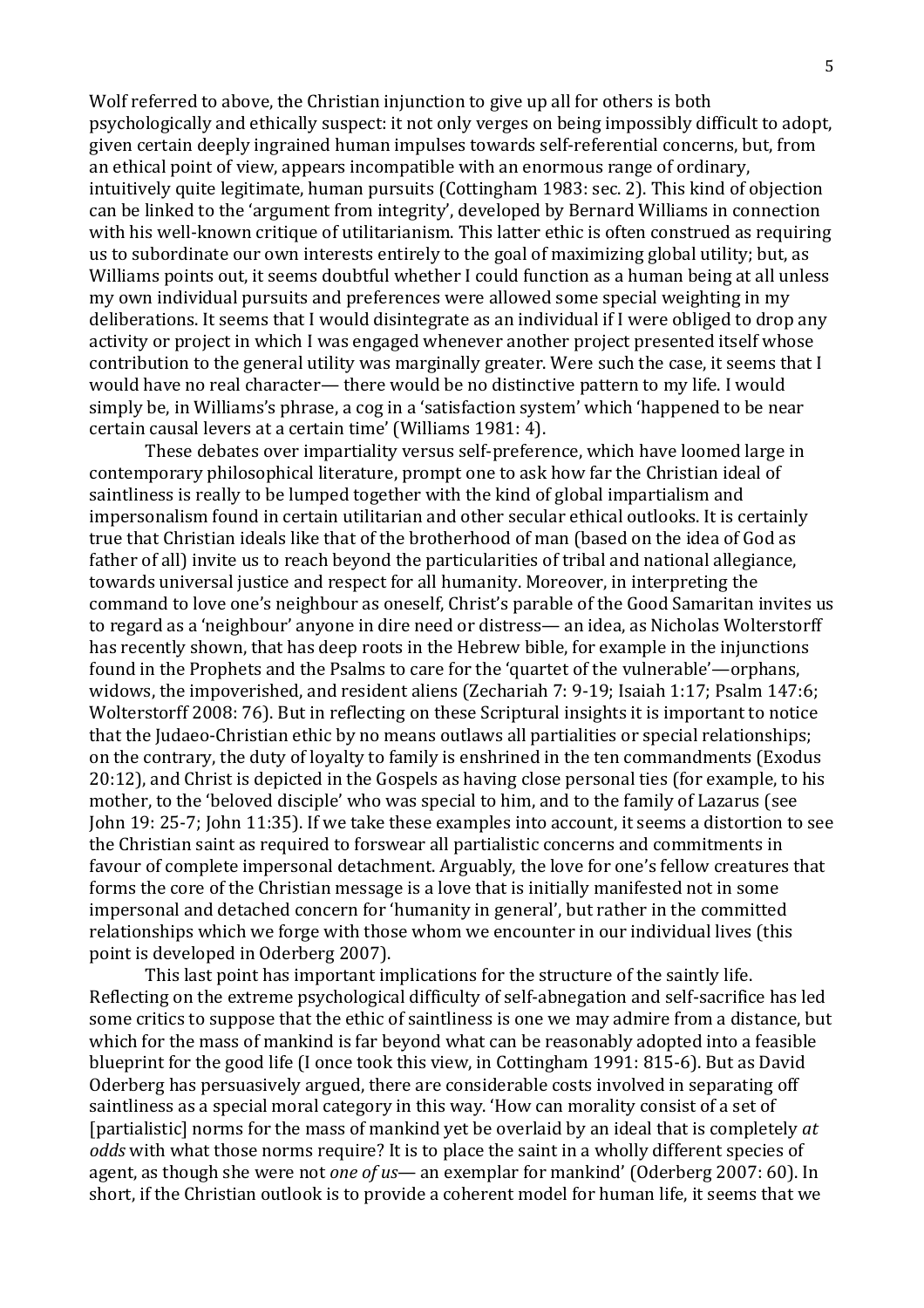must find a way of *integrating* the saintly ideal exemplified by Christ's life into a pattern for living to which we can all, in principle, aspire. This means that there must be no *radical* discontinuity (as there is in much contemporary secular ethics) between the life that is required of us as ordinary human beings, and the kind of life that exemplifies saintliness.

To explore this further, we need to delve deeper into the psychodynamics of the saintly life. For although saints are especially admirable people, they are not plausibly understood as strange beings governed by higher than ordinary standards of action, or obeying more than ordinarily compassionate and outgoing rules of conduct. Instead, the saint is better understood as someone subject to ordinary human weaknesses and temptations, yet one whose epistemic situation is progressively transformed and purified so that they start to understand themselves and their relation to their fellow humans in a new light. This in effect brings us back to the point made in section one about the integral connection between the moral and the epistemic dimensions of sainthood. Saints are not just those whose conduct rises above the norm; they are those whose epistemic powers (of discernment, of understanding, of perception) have undergone a transformation. And if the message of grace in the Gospels is true, this is transformation that all of us, however flawed, can in principle dare to aspire to.

#### *3. Saintliness and transformation*

Although Christian ideals such as sanctity of life generally receive scant attention in the contemporary academic world, there is a wealth of philosophical discussion of conduct that goes beyond what is normally expected or required. In particular, the moral category of the 'supererogatory' has generated a very considerable philosophical literature (see Heyd 2012), and this category is often loosely linked with saintliness, following J. O. Urmson's seminal article 'Saints and Heroes', which was mainly about supererogation (Urmson 1958). The origins of this category can be traced back to the middle ages, for example in Aquinas's discussion of the distinction between 'precepts' (*praecepta*), which are commandments to be obeyed by all, and 'counsels' (*consilia*), which concern what is good and recommended, but not strictly required (Aquinas 1266-73, IaIIae Qu.108, art. 4 and IIaIIae Qu.184, art. 3). The basic idea has its roots in St Paul, who, for example, recommended chastity, but allowed that it might not be suitable for all (I Corinthians 7:25); in the Gospels, moreover, we find Jesus telling the rich young man 'if you want to enter life, keep the commandments', but adding that if he wants to be perfect, he should sell all his possessions for the poor (Matthew 19: 16-22). The nature and scope of the supererogatory became a subject of fierce dispute between Catholic and Protestant theologians following the Reformation (see Heyd 1982: ch. 1).

For present purposes, however, we may simply note that the Christian ideal of saintliness in some respects seems to subvert the standard distinction between what is morally required and what is 'above and beyond the call of duty'. In conventional morality, I have a duty not to harm others, but (with certain qualifications) I am not normally required to help them, and I am certainly not required to love them. But if we consult the Fourth Gospel, we find the following striking command issued by Jesus to his disciples, during his long discourse on the eve of the Passion: 'A new commandment I give to you, that you love one another: as I have loved you, that you also love one another.' (John 13:34) The Greek word translated as 'commandment' here is *entolẽ*, the term normally used in the Septuagint Greek version of the Hebrew Bible to translate *mitzvah*, plural *mitzvot*, the commandments given by God to the Israelites via Moses. So not only the solemn context (the night of his betrayal and arrest leading to his death), but also the specific terminology-of-command used by Christ, make this saying pregnant with authoritative force. The disciples are solemnly enioined to love one another.

If commands flowing from God generate moral obligations, then the inference from this (given certain premises of the Christian faith about the status of Christ) will be that the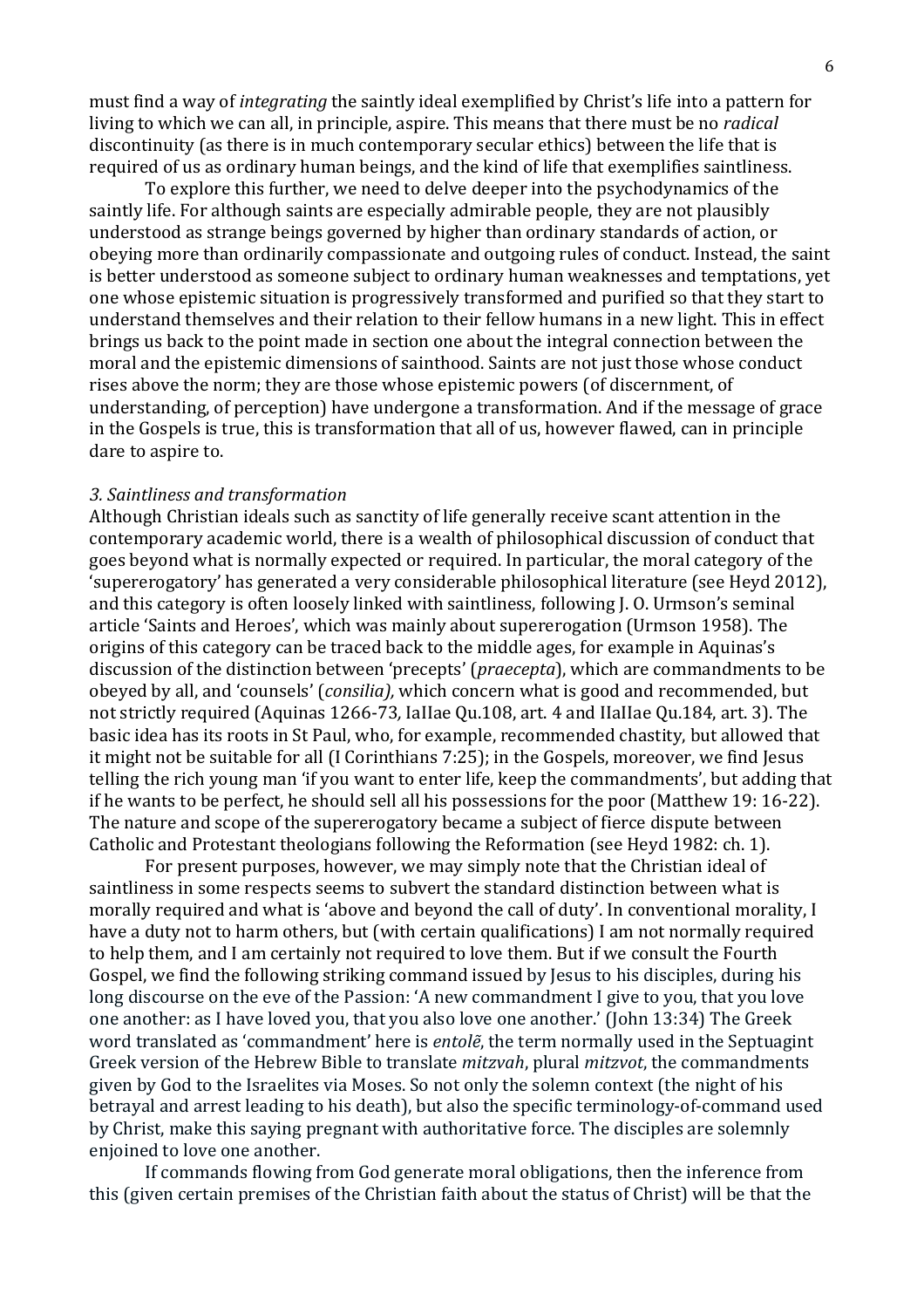disciples of Christ were placed under a moral obligation to love one another. Indeed, assuming that this saying of Christ was meant to apply not just to those actually present at the time, but to disciples of Christ generally, it will follow that *all* Christians are under an obligation to love one another. And a further short step, if we combine this with other teachings of Christ such as the parable of the Good Samaritan, will take us to the conclusion that all followers of Christ are under an obligation to show love to any fellow human being in need. The upshot is that Christian ethics makes obligatory or required what in many other ethical systems is thought of as at best supererogatory— loving one's fellow human being. Loving every fellow human, even one's enemies (Matthew 5:44), is normally taken to be the hallmark of a saint; but the above reasoning suggests that in the Christian conception we are all called to be saints in this sense.

An obvious objection to this conception is based on the maxim that 'ought' implies 'can'. The actions of a 'minimally decent Samaritan', to use Judith Jarvis Thomson's phrase (Thomson 1971) may be within the reach of all of us; giving a cup of water to a thirsty beggar is one thing, but *loving* them is surely not within our voluntary control, so cannot be a duty (except perhaps for a very rare kind of person who is constituted differently from the rest of us). To respond to this objection we need to take into account the idea broached towards the end of the previous section, about sainthood involving a progressive epistemic transformation. The teachings of Christ include an account of a final judgment separating the 'sheep' and the 'goats', where those who failed to reach out to the hungry or homeless or prisoners are told by the King: 'whatever you did not do for one of the least of these my brothers, you did not do for me.' (Matthew 25: 45). A long tradition of subsequent Christian teaching enjoins us to 'see Christ in the stranger'. And what this seems to imply is *not* that in the search for perfection the saint should grit his teeth and try to find a repulsive ragged beggar somehow 'loveable' in a sentimental way, but rather that he or she should start to see something authentically Christlike in the very humanity and vulnerability of the human being now in front of him.

There are two ways of construing this transformed or purified state to which the saint must aspire. One is that the kind of moral improvement envisaged consists simply in faithful obedience to the commands of Christ to feed the hungry, visit the sick and so on— in other words, that the saint is a person who changes volitionally so as to be willing to conform his actions to what is divinely required *just because* it is divinely required. But a more plausible interpretation is suggested by the philosopher Søren Kierkegaard, namely that 'the person who loves become more and more intimate with the commandment, becomes at one with the commandment' (Kierkegaard 1985: 375-376). This is convincingly glossed by Stephen Evans as the claim that 'a person ... who is perfected in love ceases to experience that call to love as a duty' (Evans 2013: 86).

If we follow up the implications of this idea, it seems promising to construe the process of being 'perfected in love' as a kind of shift of *perception*. Instead of being viewed as belonging to a despised category that invites neglect or exclusion (the 'scrounger', the 'welfare recipient'), the person in need starts to be seen as a human being like myself, with whom I might easily had changed places, had things gone differently. The aspiring saint's eves are progressively opened to this crucial dimension of human interchangeability, as it were; things start to be seen less as a matter of my being disturbed or importuned by you, and more a matter of potential mutuality and reciprocity. It is this dimension that seems to be underlined elsewhere in the teachings of Christ. Having commanded his disciples to love one another, Christ immediately adds a kind of gloss: '*as I have loved you*, that you also love one another'. And when, much later in the discourse in Chapter 15, he recapitulates the command, we once again find not just a bald instruction, but the same closely associated reciprocal clause: 'this is my commandment, that you love one another *just as I have loved you*.' (John 15: 12). One could read this as merely an adverbial comparison— 'love one another in the same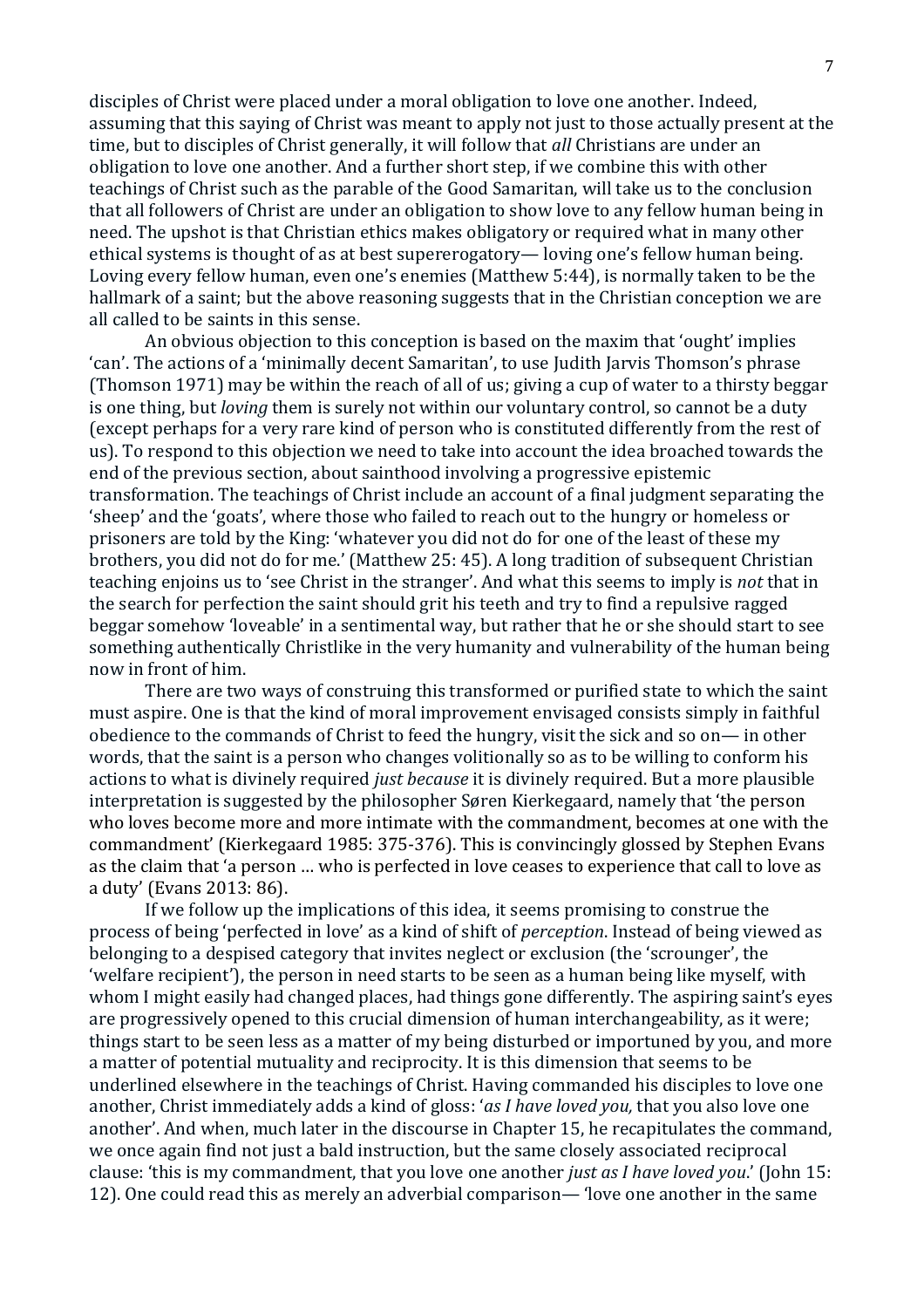way, or with the same degree of concern'; but it seems much more plausible to read it as a reason that that *grounds* the command, or comes very close to doing so. It is significant that earlier on in the same discourse we have the episode of the washing of the feet (with which the Mandatum is still closely associated in the Church's liturgy for Holy Thursday), and here again we have exactly the same reciprocal link: 'If I your master and teacher have washed your feet, so too you ought to wash one another's feet.' (John 13:14).

How does the aspiring saint come to see that we must love one another? According to the suggestion proposed here, it is by having his or her eyes open to the fact that whether we like it or not we are bound in relations of reciprocity— this is the very essence of what it is to be human. I am not an isolated autonomous independent figure who can dole out benefits either to myself or to others as I see fit, on the basis of my lordly assessments of the requirements of 'practical reason'; on the contrary, I need the love and concern of others every day of my life, from birth to death. And once I recognize my dependency, and the fulfilling and healing power of the loving action of another towards me, I cannot but recognize that I am bound to reach out in a similar way to others who need my care. This is surely the force of Christ's demonstrating his love for the disciples in the foot-washing, and of his subsequently *directly associating his own love for them* with his appeal to the disciples to love each other. Although it is phrased as a commandment, it is in fact a piece of *teaching*, a guiding towards the rational enlightenment that discloses the unavoidable reasons-based imperative of love, grounded in the objective facts of human dependency and mutuality (Cottingham, forthcoming 2014).

Of course it is one thing to grasp this intellectually and another to absorb it so deeply that it infuses one's entire outlook and relationships with others. If the path to sainthood is a long and hard one, then the achievement of purity in life must be a matter of degree, and some have no doubt undergone more radical transformations in this respect than others. But the key point for present purposes is that progress along this path requires not just 'moral fibre'— virtues (valuable though they are) like determination, perseverance, steadfast adherence to duty— but a constantly deepening perception of the meaning of what it is to be a vulnerable human being, and a resulting lifting of the veils that cut us off from 'the least of these my brothers and sisters.' (Matthew 25: 40). The change, in short, is not just a change in behaviour but in *knowledge*: what was before occluded about the status of my fellow humans and my relation to them comes plainly into view, as something that I now know and understand in its full significance.

### *4. Saints versus heroes*

'Saints' are coupled with 'heroes' in the title of the influential philosophical article already mentioned (Urmson 1958); and in some of the more dubious products of today's popular culture the two terms appear to have become virtually interchangeable. In a recent advertisement for one of the computer war-games that have become worryingly ubiquitous we find the following: 'Saints and Heroes, the Unit Pack for *Total War*: honed by years of relentless training and tempered in the fires of battle, these elite warrior units excel in their fields, and stand head-and-shoulders above their rank-and-file brothers.' Banal though these phrases are, they recall a type that has been widely admired and looked up to from ancient times, the strong man or champion who excels in 'greatness'. Yet if we revert to our opening epigraph by William James, it is clear that he would have rejected any such lumping together of 'saint' and 'hero', since he sharply distinguishes saints from the 'strong men of the world.' For all their power and seeming strength, James seems to suggest, heroes are curiously flat figures, lacking the psychological depth and true moral stature of the saint.

James's insights here are prefigured in one of the most interesting reflections on the hero in Western literature, Tolstoy's portrayal of Napoleon. Noting how Napoleon was idolized in his time by many cultivated Russian aristocrats, even when their country was on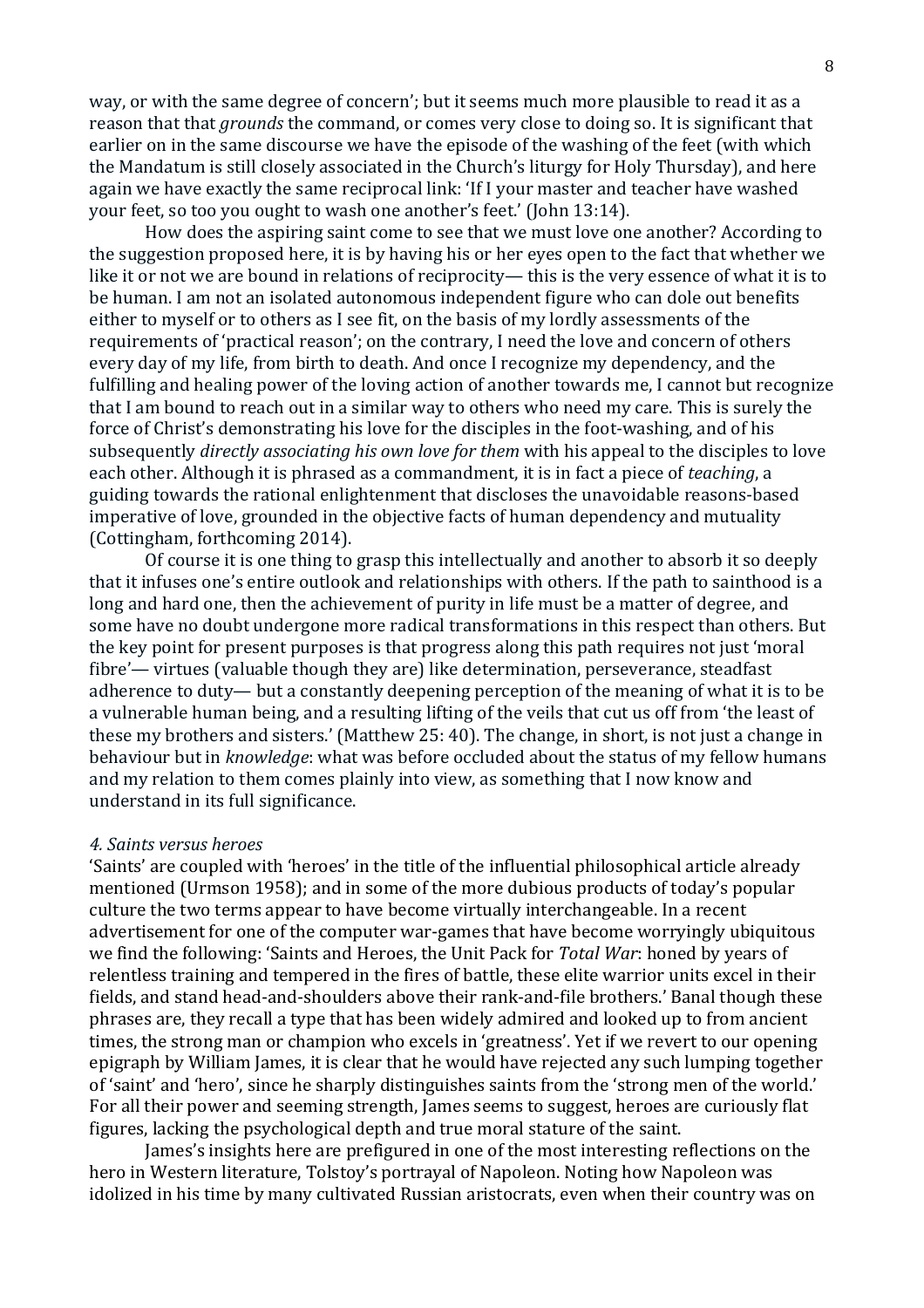the point of being invaded by his forces, Tolstoy in his depiction of the retreat of the French army from Moscow allows us to see the underlying triviality and emptiness of the self-styled 'Emperor':

Napoleon, taking himself off home wrapped in a warm fur cloak and abandoning to their fate not only his comrades but men who (in his belief) were there because he had brought them there, feels *que c'est grand* ['what *greatness* there is in all this!'], and his soul is at ease... Greatness would appear to exclude all possibility of applying standards of right and wrong... And it never enters anyone's head that to admit a greatness not commensurable with the standard of right and wrong is merely to admit one's own nothingness and immeasurable littleness. For us, who have the standard of good and evil given us by Christ... there is no greatness where simplicity, goodness and truth are absent.' (Tolstoy 1966 [1869]: Bk 4, Part 3, Ch. 18)

Tolstoy's depiction of the 'great' hero Napoleon is sharply contrasted with the way he presents the Russian Commander-in-Chief Kutuzov. Superficially a not very prepossessing figure, elderly, awkward and somewhat infirm, widely ridiculed and criticized behind his back, Kutuzov is vet portraved as one who is deeply motivated by compassion, and by a constant desire to minimize suffering and loss of life. As the French enemy retreats in disarray, desperately hungry and cold, he tells the troops: 'You see what they are reduced to: worse than the poorest of beggars. While they were strong we did not spare them, but now we may even have pity on them. They are human beings too, isn't that so, lads?' (Tolstoy 1966: Bk 4, Part 4, Ch. 6)

The famous (and nearly contemporaneous) philosophical reflections on heroism by Friedrich Nietzsche point in a very different direction, and provide a harsh critique of the Christian ideals of saintly compassion and concern for others that are extolled by Tolstoy. In *Beyond Good and Evil*, Nietzsche rails against compassion, and those moralists of the 'herd', who 'have an almost feminine inability to remain spectators, to *let* someone suffer.' The outlook of those who follow the Christian ideal is contrasted with the spirit of the 'new philosopher,' which will 'grow to such height and force that it feels the compulsion [for] a revaluation of values, under whose new pressure and hammer a conscience would be steeled, a heart turned to bronze' (Nietzsche 1966 [1886]:  $\S$ §202, 203).

The two contrasting visions of the moral landscape presented here by Tolstoy and by Nietzsche diverge so radically that one might suppose that the choice between them is a matter of arbitrary or subjective preference, and that the decision to follow the path of sainthood, which on any account may often lead to great personal sacrifice, can be based only on faith, not on rational argument or evidence. But some of the epistemological results that have emerged in our discussion of sainthood suggest otherwise. If the saint is one who undergoes a progressive deepening or purification of his or her perceptions and sensibilities, then it seems reasonable to assume that, as that process continues, certain features of the landscape will become salient which might earlier have escaped attention. By contrast, in his scorn for the 'weakness' of the herd. Nietzsche's perception of his own status vis-à-vis that of others appears curiously blinkered. As Philippa Foot has observed, in looking down on 'inferiors', as Nietzsche did, Nietzsche lacks that deep sense that 'one is always, fundamentally, in the same boat as everyone else, and that therefore it is quite unsuitable for anyone to see himself as 'grand'' (Foot 1994: 9). Though Foot does not take up a Christian perspective, or invoke the dynamics of the saintly life, her insight here clearly links up with our previous suggestions about the way in which vulnerability and mutuality lie at the centre of the Christian moral ideal.

This point is developed further by Martha Nussbaum, albeit in a way that is presented in entirely humanist terms: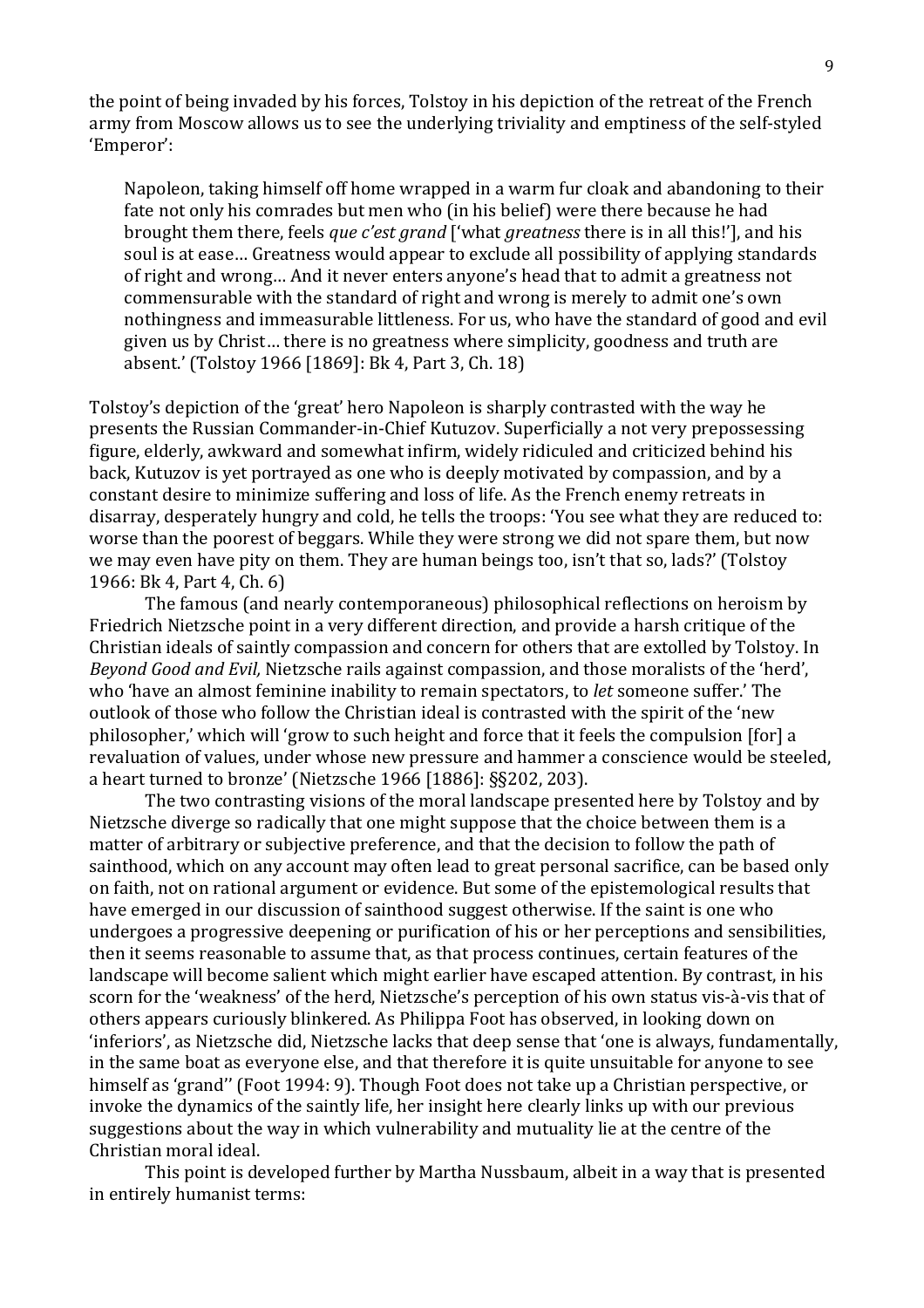What should we think about a human being who insists on caring deeply for nothing that he himself does not control; who refuses to love others in way that open him to serious risks of pain and loss; who cultivates the hardness of self-command as a bulwark against all the reversals that life can bring? We could say, with Nietzsche, that this is a strong person. But there clearly is another way to see things. For there is a strength of a specifically human sort in the willingness to acknowledge ... the limits and vulnerability of one's body, one's need for ... friendship ... the willingness to form attachments that can go wrong and cause deep pain, in the willingness to invest oneself in the world...There is, in short, a strength in the willingness to be porous rather than totally hard, in the willingness to be a mortal animal living in the world. (Nussbaum:  $1994, 160$ )

Both Foot and Nussbaum, though neither explicitly acknowledges it, could hardly have arrived at their views without being influenced, consciously or subconsciously, by the Judaeo-Christian ethical tradition that mistrusts worldly greatness, and points us towards the shifts of perception that can disclose the value of compassion. The underlying idea is that the more altruistic and compassionate viewpoint flows from purified perception, from a more discerning awareness of the human condition; and this in turn entails that the superiority of the saint over the hero is in part an *epistemic* superiority: the saint is vividly aware of aspects of the universal human predicament to which the grand but essentially self-oriented 'hero' is blind. But putting it in these epistemic terms, thinking of the saint as one who has better or more vivid awareness of the vulnerability he or she shares with others, in turn prompts a further question. Can the rejection of the 'heroic' model for human life, in favour of the openness to others that is characteristic of sainthood, be understood in entirely humanistic terms, as both the philosophers just mentioned seem to suggest? Is the theistic dimension of sainthood simply a piece of historical baggage that can be discarded, so that we could preserve the moral insights associated with it within the framework of an entirely secular worldview? Or is there something about the nature of sainthood that makes a theistic framework indispensible for understanding it? To this important question we may now turn in the concluding section of our discussion.

# *5. Sainthood and the theistic framework*

We began this chapter by noting the need for theological and philosophical discussion of sainthood to reach out, as far as possible, beyond the confines of the community of believers, in order to explore the psychological, ethical and epistemic dimensions of the phenomenon that should be of interest to all who are concerned to reflect on the human condition. Yet it is also clear that any attempt at a reductionistic or purely humanist account of saintliness would be seriously deficient. One could of course speak by extension of a 'saintly' person, meaning simply a very good or morally admirable person; but the connotations of the term 'saint' through the long history of Western thought and literature, together with the etymology of the term, which links it to the religious ideas of sanctity or holiness, locate its meaning firmly within a religious framework.

The accounts we have of the lives of many of the most famous saints stress the extent to which those lives were informed by mystical experiences and ecstatic visions of the divine, often as the culmination of long periods of prayer and self-mortification (the sixteenthcentury mystic St Teresa of Avila is a paradigm case). It could perhaps be argued that such direct perceptual visions of the divine are just as important an element in sainthood, or even more important, than the more practically oriented moral and epistemic transformations we have mainly been focusing on in this chapter. Against this, however, it seems clear that such mystical experiences, though a common feature of the lives of many saints, cannot be either a necessary or a sufficient condition of sainthood. Ecstatic visions, however frequent and vivid,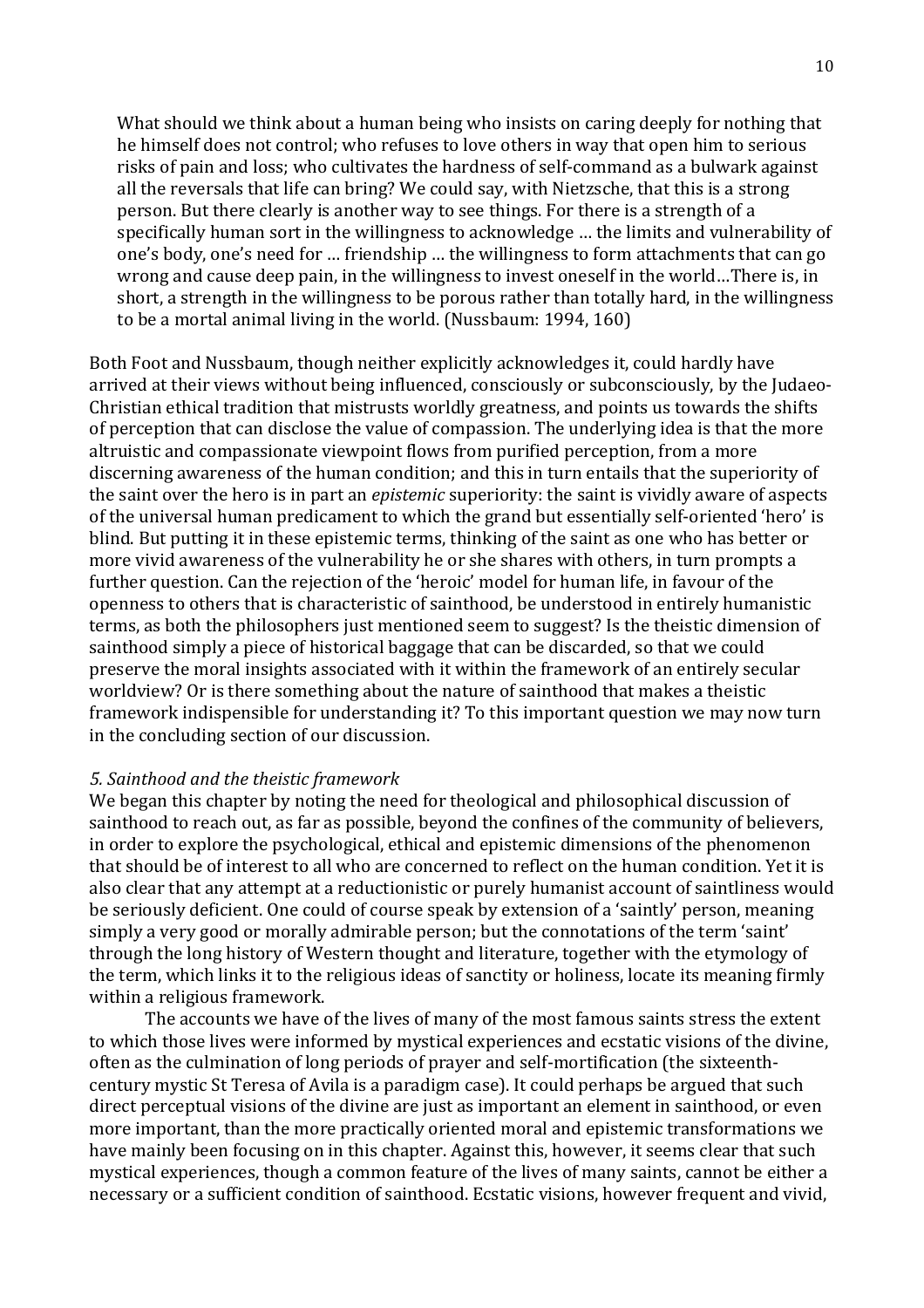could not qualify someone as a saint if their lives were morally dubious; and conversely, someone whose life was a true imitation of the self-sacrificial love of Christ could not plausibly be denied the title of a saint on the grounds that they had failed to undergo the kinds of experience Teresa underwent.

Another way in which the concept of sainthood appears to require its being located within an explicitly theistic outlook concerns the virtues that characterize the saintly life. The highly influential framework articulated by Thomas Aquinas for understanding the ideal Christian life owes much to Aristotle's theory of the virtues. This theory offers an account of the good life as manifesting both moral virtues (instilled by training and habit), and intellectual virtues (of practical wisdom and judgement) that ensure our conduct is rational and appropriate to the circumstances we encounter in life (Aristotle 325 BC: Book 2 and Book 6). No doubt the Christian saint will need to have these 'natural' virtues, both moral and intellectual; but Aquinas goes on to describe the special nature of the additional 'theological' virtues, faith, hope and love, which cannot be acquired by natural means alone, but need to be 'infused' by divine grace (Aquinas 1266-73: First Part of Second Part, qu. 63-5; cf. Stump 2011). More generally, if we reflect on the theistic framework for understanding the human condition, at any rate within mainstream Christianity, it becomes clear that the search for moral perfection is never conceived as something that could be undertaken entirely on our own initiative or simply from our own resources. Theism is committed to the idea not just of an objective morality and objective standards to which a good human life must conform, but, much more than that, of a goal for human life that is laid down by the loving creator who is the source of all goodness, and who calls each of us towards that goal and provides the grace enabling us to strive towards it.

Allowing room for the role of divine grace thus seems to be an essential requirement for any plausible account of sainthood. There is a long history of theological disputation about the precise extent of the role of grace, from positions which make sainthood entirely a matter of divine bestowal of grace, to those which emphasise the contribution made by the human agent; and it is beyond the scope of the present chapter to explore these debates here. But if we look at some of the earliest accounts of sainthood, the story is often one of dramatic divine intervention to transform a sinful life, the paradigm case of this being the sudden conversion of St Paul when a blinding light appeared to him on the road to Damascus (Acts 9: 1-19). Paul describes himself as having been the 'worst of sinners', on whom God poured 'more and more of his grace' (1 Timothy 14-16). On the face of it, the conversion account makes Paul entirely passive, literally struck down by divine action 'out of the blue'. But clearly the subsequent life of a convert should not be understood as a robotic or mechanical process— that would make it devoid of moral significance— but rather as a transformed human existence, bound up with an interior moral and spiritual regeneration. The conversion of St Augustine provides an interesting example here, since his own comments suggest that it did not happen without considerable resistance: he was extremely reluctant to abandon his former way of life (Augustine *c.* 398: Bk 1 and Bk 8). And this gives some support to the account of the role of grace that is offered by St Thomas Aquinas. For Aquinas, only when a person ceases to cling to past wrongdoing, only when their resistant will becomes quiescent, will there be room for an infusion of divine grace.

So the salvific action of God, on this view, is not something operating entirely in spite of us, like the power of gravity; rather, some minimal degree of voluntary change on the part of the subject is necessary for grace to do its further work (for a compelling account of this process, see Stump 2010: 165-7, drawing on Aquinas 1266-73: First Part of Second Part, qu.9). A secular analogy which some may find helpful here can be drawn from the world of psychotherapy: often individuals will be 'blocked' from perceiving certain truths about their behaviour, so that they find it impossible to change damaging perceptions and patterns of conduct. The result is that they appear locked into a destructive way of life that they are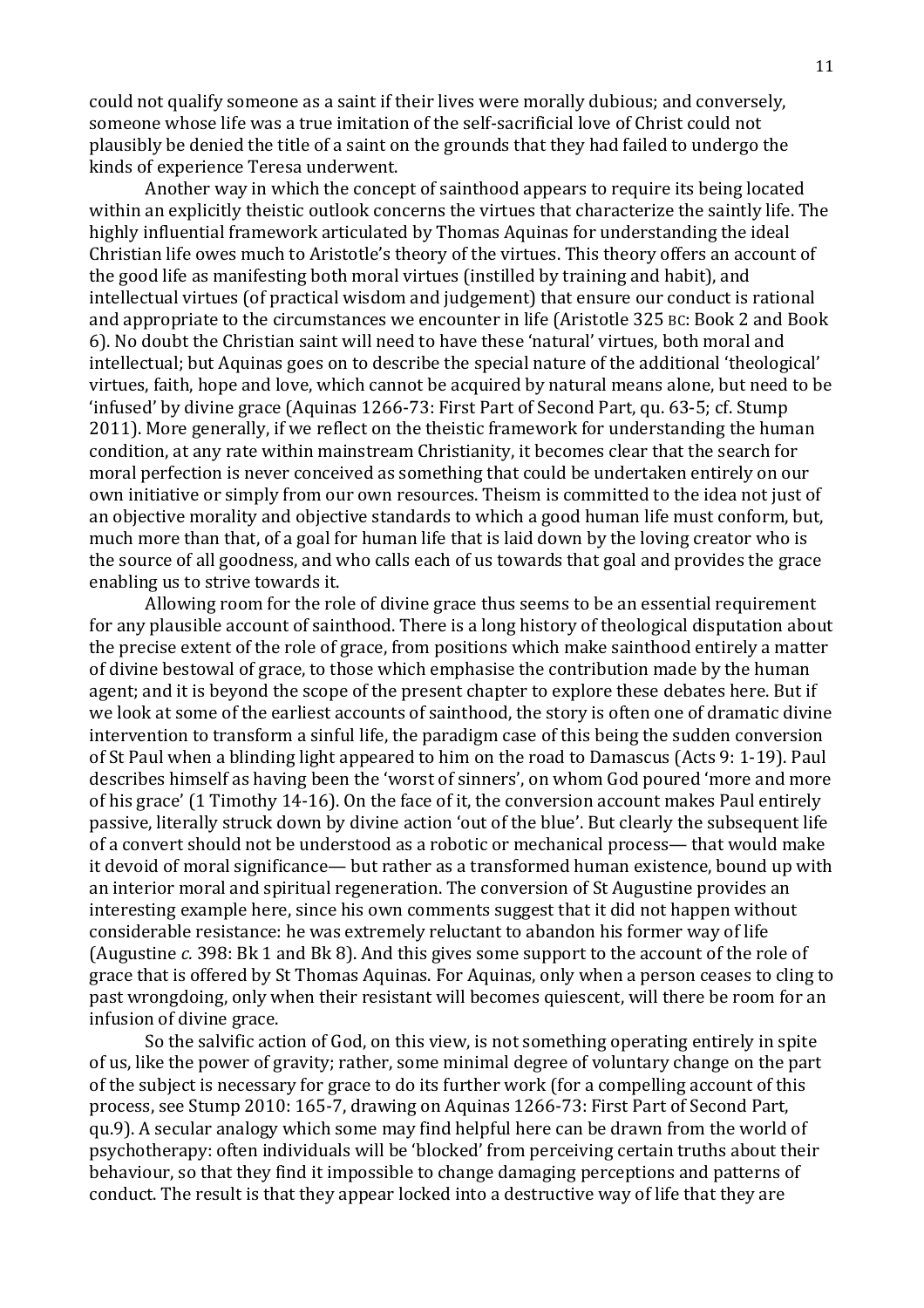unable to break out of. Only when they are prepared to acknowledge their vulnerability and accept help, opening themselves to the often painful process of analysis, will the damaging projections start to be lifted. The process cannot be accomplished unaided; but equally there is need for an initial act of cooperation on the part of the subject for the healing process to get underway. Once again, both in this psychotherapeutic analogy, and in the religious idea of the operation of divine grace, we can see the intimate fusion of epistemic and moral components in the progress towards growth and healing.

The idea that there is an unavoidably theistic element in any acceptable account of sainthood is reinforced by considering the interior character of the saintly life. As described in countless biographies about the saints, and in many of the writings they themselves have left, the saintly life is not merely one of doing good; it is a life conceived as a 'journey of the mind towards God' (*Itinerarium mentis in Deum*) to quote the title of St Bonaventure's famous work: a life sustained and formed by the disciplines of spirituality, such as prayer, fasting and meditation. Paul urges his followers to 'pray without ceasing' (1 Thessalonians 5:17), and the life of Christ, for Christians the pattern of holiness, is described in the Gospels as one not just of self-sacrificial action, but of constant prayer (Mark 1: 25; Matthew 14: 23; Luke 6:12; John 17: 1-26). Prayer is often construed in our modern secular age as a primitive and superstitious attempt to gain benefits that would be better obtained by scientific methods (for example praying for a cure instead of consulting a doctor). But many scriptural and later sources suggest that its primary function is to bring the person praying closer to God. Christ is described in the Gospels, particularly the Fourth, as being at one with the Father; his status, for Christians, is of course unique, but it will be characteristic of all those we consider to be saints that they will aspire to ever closer identification with God and with the good, and in this sense the life of the Christian saint will be an 'imitation of Christ' (*imitatio Christi*), to quote from the title of a famous devotional text and handbook of spirituality from the fifteenth-century writer St Thomas à Kempis. Recapitulating a long theological tradition, Kempis aims to guide his readers along the path to 'consolation and peace,' 'submission,' 'purity of mind,' 'the joy of a good conscience,' 'putting up with discomfort,' 'gratitude for the grace of God,' and 'taking up the Cross' (the phrases quoted are some of the headings from Book II of Kempis *c.* 1420).

Though this captures much of what is widely understood as belonging to the saintly life, the account of Kempis has been criticized as laying too *much* stress on the interior dimensions of sainthood. The twentieth-century theologian Hans Urs von Balthazar had Kempis specifically in his sights when he objected that 'the love of God can only be fulfilled if it expands into the love of neighbour' (Balthasar 2001: 103). A possible resolution of this tension between the 'interior' and 'exterior' dimensions of the saintly life may perhaps be effected if we reflect further on the epistemic aspects of the 'conversion of life' referred to earlier (see above sections 1 and 3). The kind of conversion of life at which the saint aims is not just a matter of adopting certain spiritual practices and disciplines; nor is it simply a change in beliefs or in the theological doctrines that are espoused. Rather, it involves a fundamental epistemic shift, a shift in the way the world is perceived, and the way I view myself in relation to others. To borrow an observation of the theologian Sarah Coakley from a somewhat different context:

What shifts ... is not merely the range of vision afforded over time by the interplay of theological investigation and ascetical practice, but the *very capacity to see*. What is being progressively purged ... is the fallen and flawed capacity for idolatry, the tragic misdirecting of desire. One is learning, over a lifetime— and not without painful difficulty— to think, act, desire, and *see* aright. (Coakley 2013: 19-20)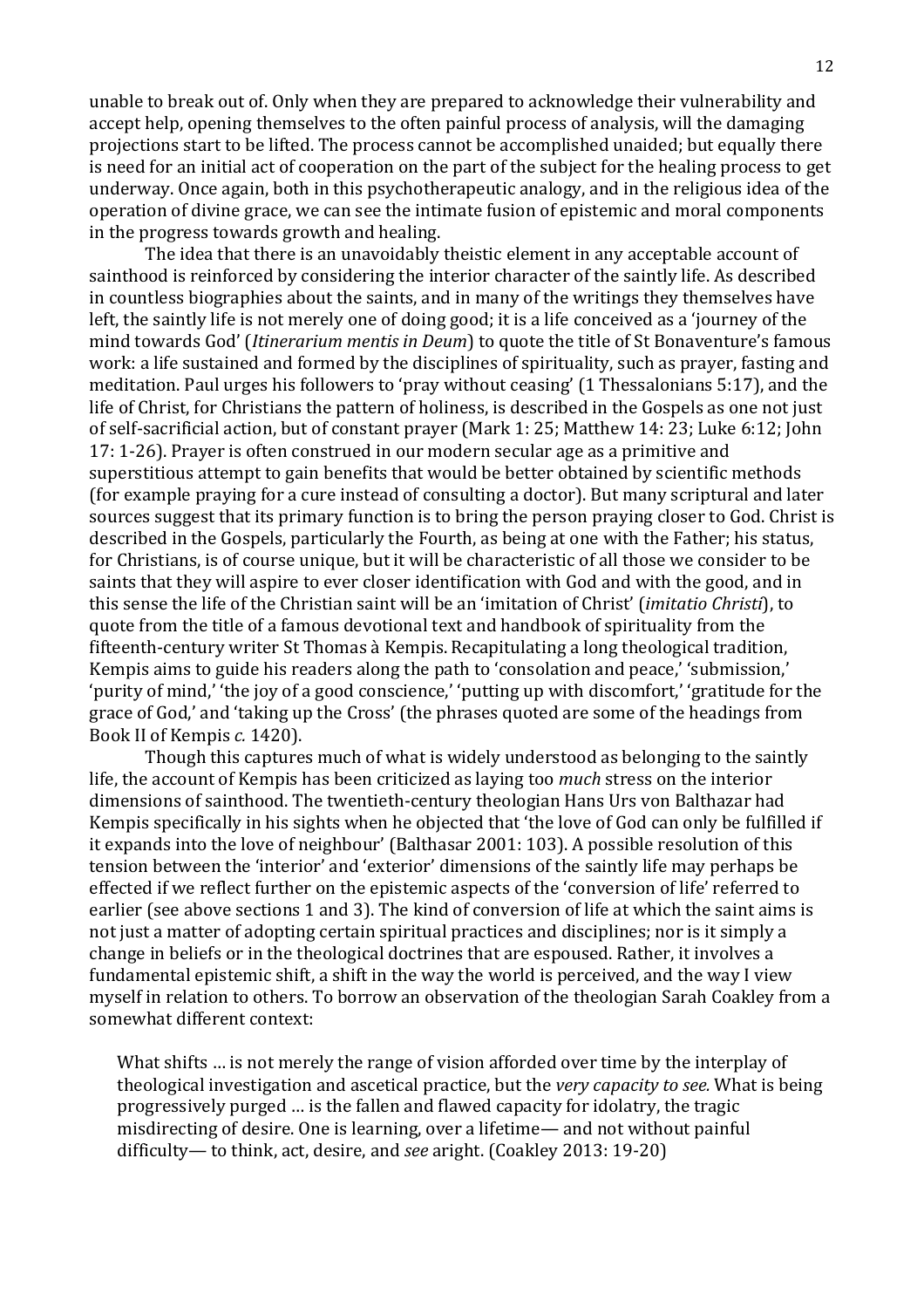For those who progress sufficiently far in this daunting task, there is, according to Christian doctrine, the hope of final blessedness. What this may mean in terms of the afterlife is no doubt a matter of revelation rather than rational determination; but there is a long tradition going back to the Gospels and to St Paul which speaks of the final vindication of those who suffer for righteousness' sake, and of the incorruptible crown awaiting the saints in heaven (Matthew 5: 12; I Corinthians 9:24-5). However that may be, it is worth noting, as we bring this survey of saints and saintliness to a close, that construing the rewards of sainthood in *purely* eschatological terms would be to leave out something vitally important from the theistic picture of sainthood. The 'blessedness' of which the Gospels speak is surely not an external incentive offered to bolster an otherwise counter-intuitive picture of the way life should be lived. On the contrary, if, as the theist maintains, we are created by a source that is itself pure love, if we are made in that image, then our deepest fulfilment will lie in realizing that love in our lives. However imperfectly we may be able to pursue it, love must be the key to meaningfulness in the lives of each of us. Self-interested goods may be, as far as they go, authentic goods; but in the absence of love, as St Paul's famous analysis in the first letter to the Corinthians tells us, they simply lose their significance and their pursuer becomes merely a 'sounding gong', or a 'tinkling cymbal' (I Corinthians 13:1; see Cottingham 2012, esp. section 4). The acknowledged saint is one who carries that love to degree of devotion and selfsacrifice that fills most of us with awe. But every human being, if the theistic vision is true, is called to advance as far as may be along that path. For our lives, on this vision, are not blank slates to be filled in as we happen to choose, but are governed by a cosmic teleology; like it or not, we are oriented towards a final supreme end— the good whose principal nature is love. The saintly life is one that grasps, in thought and action, where true human blessedness lies.

### **Suggested Reading**

Farmer, D., 2011. *The Oxford Dictionary of Saints*, 5<sup>th</sup> ed. Oxford: Oxford University Press. Hare, J. E., 1996. *The Moral Gap.* Oxford: Clarendon. (See esp. Ch. 10.)

Hastings, A., Mason A. and Pyper H. (eds), 2010. *The Oxford Companion to Christian Thought* Oxford: Oxford University Press. (See entries on 'Saints' and 'Sanctification'.)

Mann, W. E. (ed.), 2005. *The Blackwell Guide to the Philosophy of Religion*. Oxford: Blackwell. (See Part III).

### **References**

*Note: Classical and medieval works, available in many different editions and translations, are referred to above by book, part, chapter or section numbers that are common to all versions.* Aquinas, St Thomas. 1266-73. *Summa theologiae.* 

Aristotle. *Nicomachean Ethics*. *c*. 325 BC.

Augustine of Hippo, St. *c.* 398. *Confessions* [*Confessiones*].

- Balthasar, Hans Urs von. 2001. *The Glory of the Lord V: The Realm of Metaphysics in the Modern Age.* Cambridge University Press.
- Bonaventure, St. 1259. *Journey of the Mind towards God [Itinerarium mentis in Deum]*. In *Opera Omnia*. Collegium S. Bonaventurae: Quarachhi, 1891.
- Coakley, Sarah. 2013. *God, Sexuality and the Self: An Essay on the Trinity*. Cambridge: Cambridge University Press.
- Cottingham, John. 1983. 'Ethics and Impartiality.' *Philosophical Studies* 43: 83-99.
- Cottingham, John. 2012. 'Meaningful Life.' In Paul K. Moser and Michael T. McFall (eds), The *Wisdom of the Christian Faith,* 175-196. Cambridge: Cambridge University Press.

Cottingham, John. 1991. 'The Ethics of Self-Concern.' *Ethics*, 101: 798-817.

- Cottingham, John. Forthcoming, 2014. *Philosophy of Religion: Towards a More Humane Approach.* Cambridge: Cambridge University Press.
- Evans, C. Stephen. 2013. *God and Moral Obligation*. Oxford: Oxford University Press.